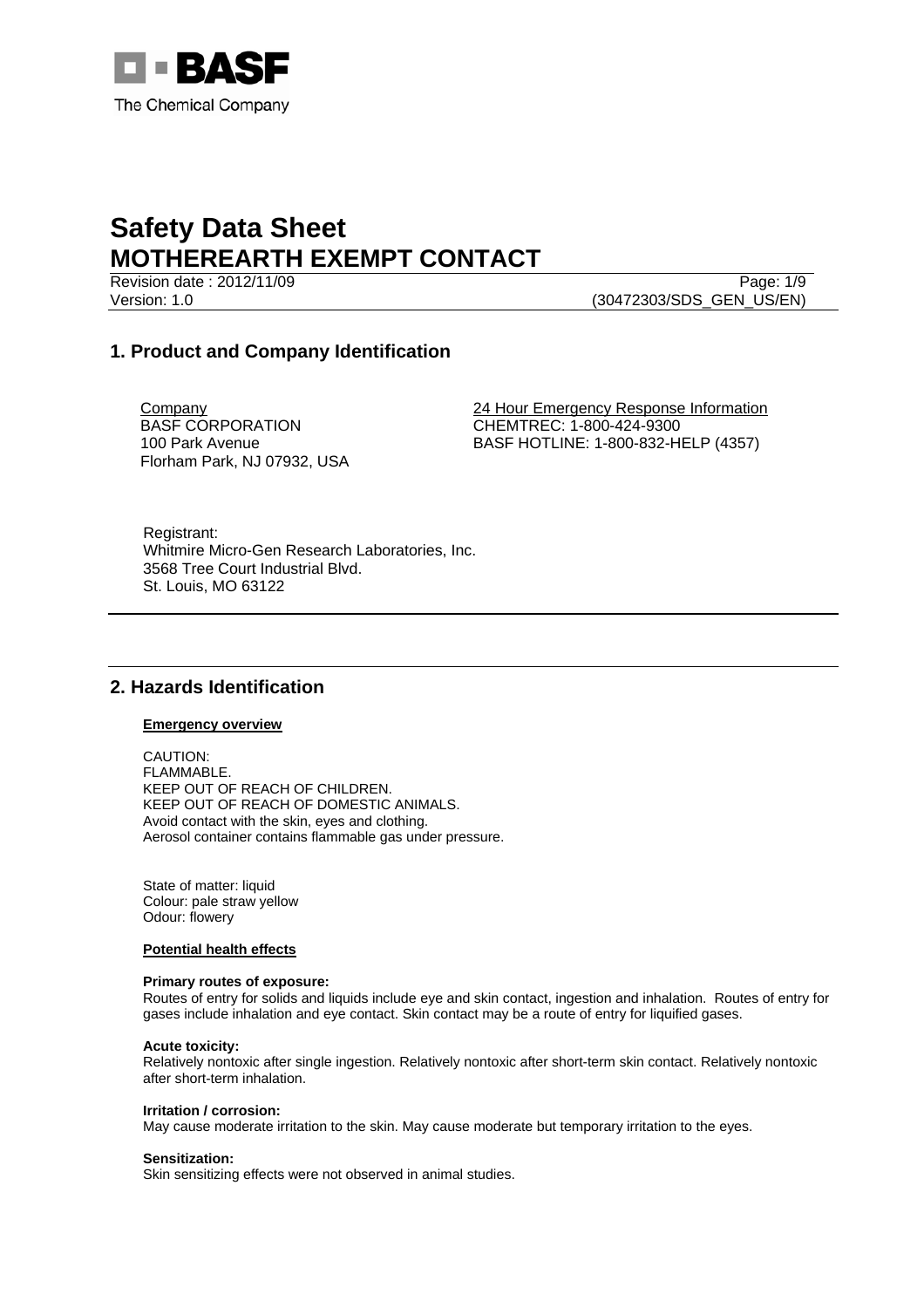Revision date : 2012/11/09 Page: 2/9

Version: 1.0 (30472303/SDS\_GEN\_US/EN)

### **3. Composition / Information on Ingredients**

| <b>CAS Numbe</b> |
|------------------|
| 106-24-1         |
|                  |
| 8042-47-5        |
| 124-38-9         |
|                  |

**Content (W/W) Chemical name** 6.0 %  $2,6$ -Octadien-1-ol, 3,7-dimethyl-, (E)- 0.5 % Lemongrass Oil  $> 40.0 %$  White mineral oil (petroleum) 124-38-9 < 5.0 % carbon dioxide > 40.0 % Proprietary ingredients

### **4. First-Aid Measures**

### **General advice:**

First aid providers should wear personal protective equipment to prevent exposure. Remove contaminated clothing. Move person to fresh air. If person is not breathing, call 911 or ambulance, then give artificial respiration, preferably mouth-to-mouth if possible. Call a poison control center or physician for treatment advice. Have the product container or label with you when calling a poison control center or doctor or going for treatment.

### **If inhaled:**

Remove the affected individual into fresh air and keep the person calm.

### **If on skin:**

Rinse skin immediately with plenty of water for 15 - 20 minutes.

### **If in eyes:**

Hold eyes open and rinse slowly and gently with water for 15 to 20 minutes. Remove contact lenses, if present, after first 5 minutes, then continue rinsing.

#### **If swallowed:**

Never induce vomiting or give anything by mouth if the victim is unconscious or having convulsions. Do not induce vomiting. Have person sip a glass of water if able to swallow.

### **5. Fire-Fighting Measures**

| Lower explosion limit:         |                 | not determined |
|--------------------------------|-----------------|----------------|
| Upper explosion limit:         |                 | not determined |
| <b>Flammability of Aerosol</b> | 0 <sub>in</sub> |                |
| Products:                      | no flashback    |                |
| NFPA 30B flammability:         |                 |                |
|                                | Level 3 Aerosol |                |

### **Suitable extinguishing media:**

foam, dry powder, carbon dioxide, water spray

### **Hazards during fire-fighting:**

carbon monoxide, carbon dioxide, nitrogen dioxide, nitrogen oxide, The substances/groups of substances mentioned can be released in case of fire. Aerosol container contains flammable gas under pressure. Risk of explosion at excessive temperatures.

### **Protective equipment for fire-fighting:**

Firefighters should be equipped with self-contained breathing apparatus and turn-out gear.

#### **Further information:**

Evacuate area of all unnecessary personnel. Contain contaminated water/firefighting water. Do not allow to enter drains or waterways.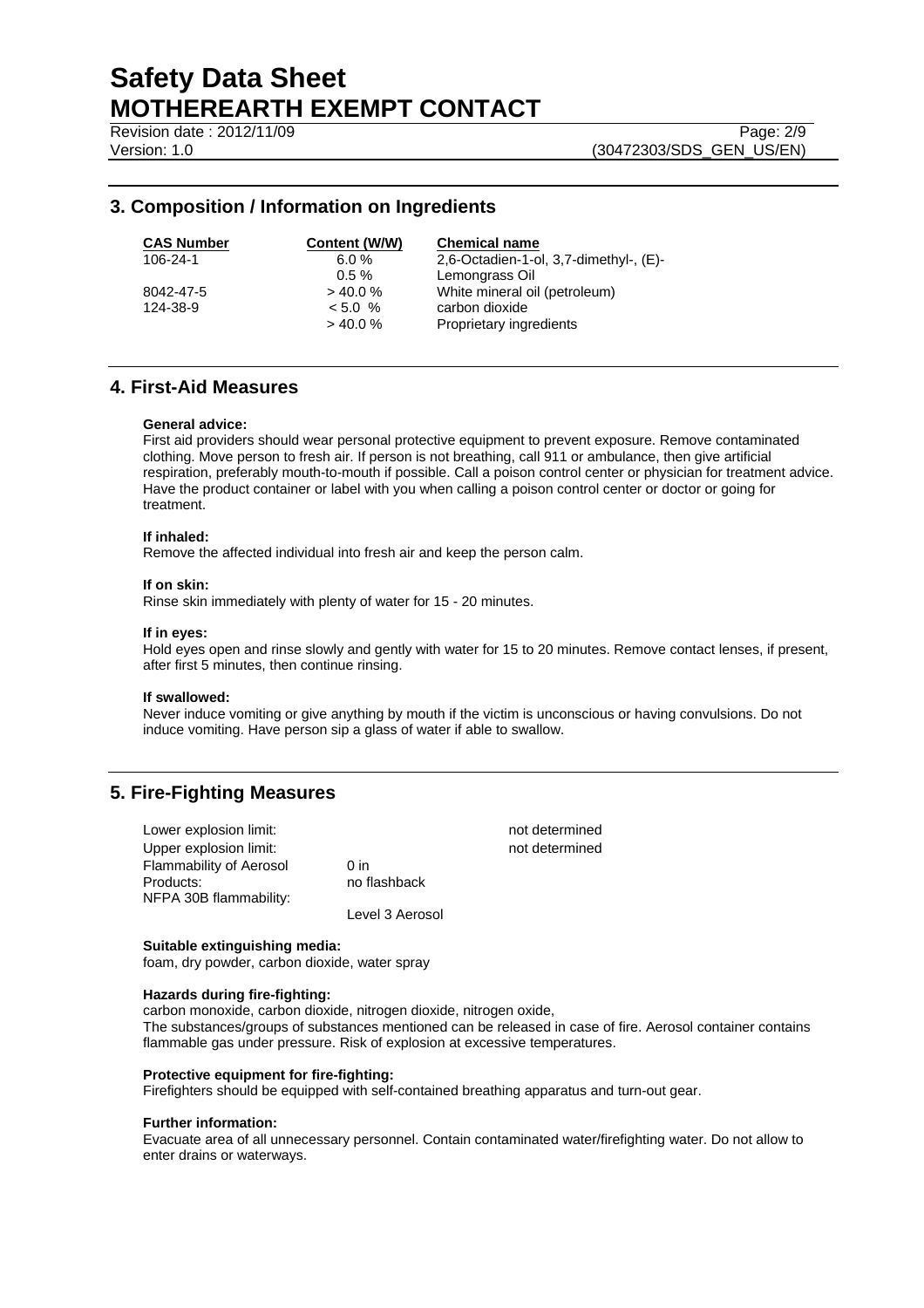Revision date : 2012/11/09 Page: 3/9

Version: 1.0 (30472303/SDS\_GEN\_US/EN)

### **6. Accidental release measures**

### **Personal precautions:**

Take appropriate protective measures. Clear area. Shut off source of leak only under safe conditions. Extinguish sources of ignition nearby and downwind. Ensure adequate ventilation. Wear suitable personal protective clothing and equipment.

### **Environmental precautions:**

Do not discharge into the subsoil/soil. Do not discharge into drains/surface waters/groundwater. Contain contaminated water/firefighting water. A spill of or in excess of the reportable quantity requires notification to state, local and national emergency authorities.

#### **Cleanup:**

Dike spillage. Pick up with suitable absorbent material. Spilled substance/product should be recovered and applied according to label rates whenever possible. If application of spilled substance/product is not possible, then spills should be contained, solidified, and placed in suitable containers for disposal. After decontamination, spill area can be washed with water. Collect wash water for approved disposal.

### **7. Handling and Storage**

### **Handling**

### **General advice:**

RECOMMENDATIONS ARE FOR MANUFACTURING, COMMERCIAL BLENDING, AND PACKAGING WORKERS. PESTICIDE APPLICATORS & WORKERS must refer to the Product Label and Directions for Use attached to the product. Provide good ventilation of working area (local exhaust ventilation if necessary). Keep away from sources of ignition - No smoking. Keep container tightly sealed. Protect against heat. Handle and open container with care. Do not open until ready to use. Once container is opened, content should be used as soon as possible. Provide means for controlling leaks and spills. Follow label warnings even after container is emptied. The substance/ product may be handled only by appropriately trained personnel. Avoid all direct contact with the substance/product. Avoid contact with the skin, eyes and clothing. Avoid inhalation of dusts/mists/vapours. Wear suitable personal protective clothing and equipment.

#### **Protection against fire and explosion:**

Aerosol container contains flammable gas under pressure. The relevant fire protection measures should be noted. Fire extinguishers should be kept handy. Avoid all sources of ignition: heat, sparks, open flame. Avoid extreme heat. Ground all transfer equipment properly to prevent electrostatic discharge. Electrostatic discharge may cause ignition.

### **Storage**

#### **General advice:**

Protect containers from physical damage. Store in a cool, dry, well-ventilated area. Avoid all sources of ignition: heat, sparks, open flame.

#### **Storage incompatibility:**

General advice: Segregate from incompatible substances. Segregate from foods and animal feeds. Segregate from textiles and similar materials.

#### **Storage stability:**

 May be kept indefinitely if stored properly. If an expiry date is mentioned on the packaging/label this takes priority over the statements on storage duration in this safety data sheet.

#### **Temperature tolerance**

Protect from temperatures above: 130 °F Explosive at or above indicated temperature.

### **8. Exposure Controls and Personal Protection**

### **Components with occupational exposure limits**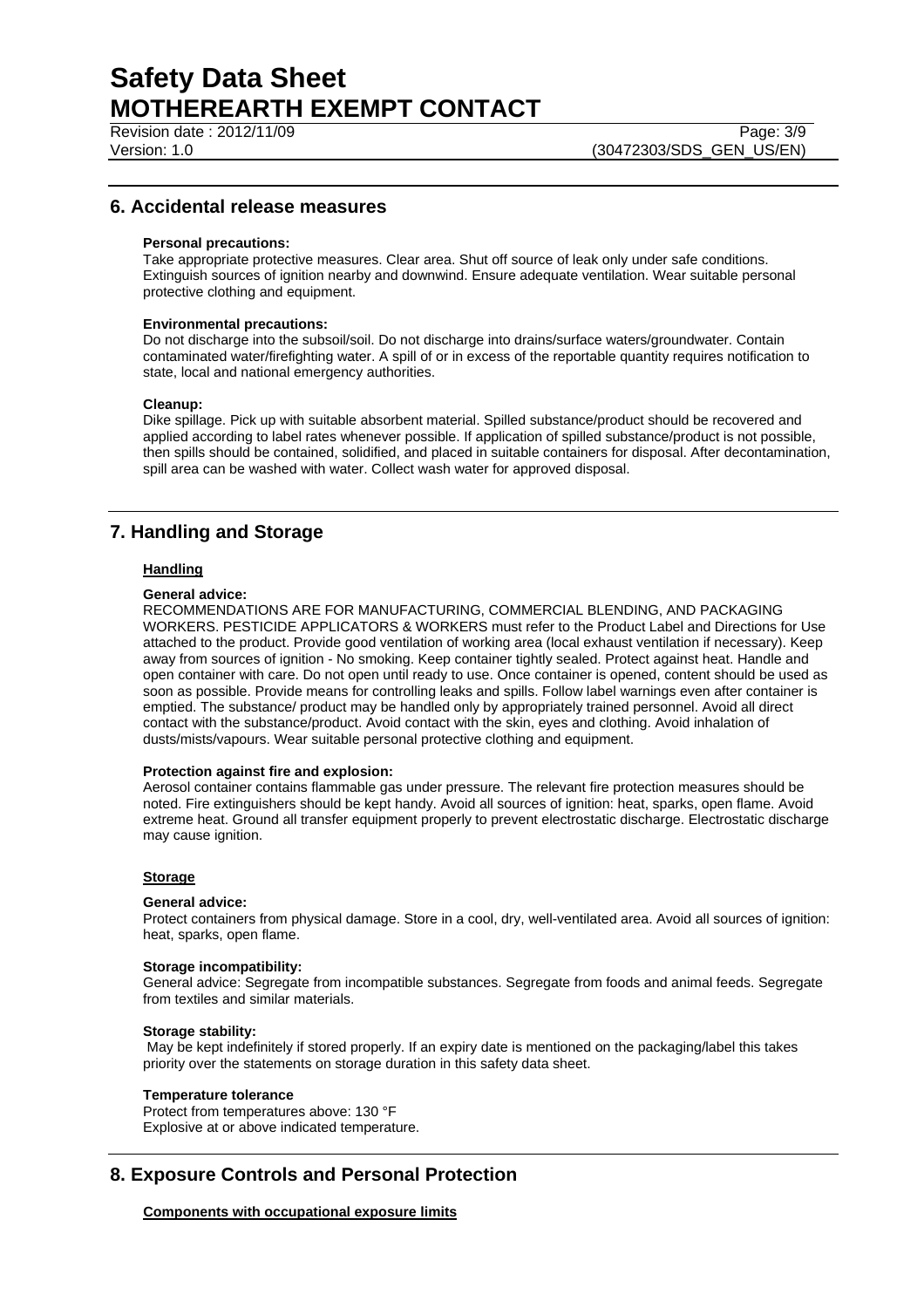Revision date : 2012/11/09 Page: 4/9

## Version: 1.0 (30472303/SDS\_GEN\_US/EN)

| White mineral oil (petroleum) | OSHA                                        | PEL $5 \text{ mg/m}$ 3 Mist ;                                                                                       |
|-------------------------------|---------------------------------------------|---------------------------------------------------------------------------------------------------------------------|
| carbon dioxide                | <b>ACGIH</b><br><b>OSHA</b><br><b>ACGIH</b> | TWA value 5 mg/m3 Inhalable fraction:<br>PEL 5,000 ppm 9,000 mg/m3 :<br>TWA value 5,000 ppm; STEL value 30,000 ppm; |

### **Advice on system design:**

Whenever possible, engineering controls should be used to minimize the need for personal protective equipment.

### **Personal protective equipment**

### **Respiratory protection:**

Wear respiratory protection if ventilation is inadequate. Wear a NIOSH-certified (or equivalent) organic vapour/particulate respirator. For situations where the airborne concentrations may exceed the level for which an air purifying respirator is effective, or where the levels are unknown or Immediately Dangerous to Life or Health (IDLH), use NIOSH-certified full facepiece pressure demand self-contained breathing apparatus (SCBA) or a full facepiece pressure demand supplied-air respirator (SAR) with escape provisions.

### **Hand protection:**

Chemical resistant protective gloves, Protective glove selection must be based on the user's assessment of the workplace hazards.

### **Eye protection:**

Safety glasses with side-shields. Tightly fitting safety goggles (chemical goggles). Wear face shield if splashing hazard exists.

### **Body protection:**

Body protection must be chosen depending on activity and possible exposure, e.g. head protection, apron, protective boots, chemical-protection suit.

### **General safety and hygiene measures:**

RECOMMENDATIONS FOR MANUFACTURING, COMMERCIAL BLENDING, AND PACKAGING WORKERS Wear long sleeved work shirt and long work pants in addition to other stated personal protective equipment. Work place should be equipped with a shower and an eye wash. Handle in accordance with good industrial hygiene and safety practice. Personal protective equipment should be decontaminated prior to reuse. Gloves must be inspected regularly and prior to each use. Replace if necessary (e.g. pinhole leaks). Take off immediately all contaminated clothing. Store work clothing separately. Hands and/or face should be washed before breaks and at the end of the shift. No eating, drinking, smoking or tobacco use at the place of work. Keep away from food, drink and animal feeding stuffs.

### **9. Physical and Chemical Properties**

| Form:<br>Odour:<br>Colour:<br>pH value:                                                                    | aerosol<br>flowery<br>pale straw yellow | insoluble                                                         |
|------------------------------------------------------------------------------------------------------------|-----------------------------------------|-------------------------------------------------------------------|
| Vapour pressure:<br>Density:<br>Vapour density:<br>Partitioning coefficient n-<br>octanol/water (log Pow): | approx. 6.9 hPa<br>$< 1$ g/cm3          | (approx. 20 $°C$ )<br>(20 °C)<br>not determined<br>not applicable |
| Viscosity, dynamic:<br>Solubility in water:                                                                |                                         | not determined<br>not soluble                                     |

### **10. Stability and Reactivity**

### **Conditions to avoid:**

Avoid all sources of ignition: heat, sparks, open flame. Avoid prolonged storage. Avoid electro-static discharge. Avoid contamination. Avoid prolonged exposure to extreme heat. Avoid extreme temperatures.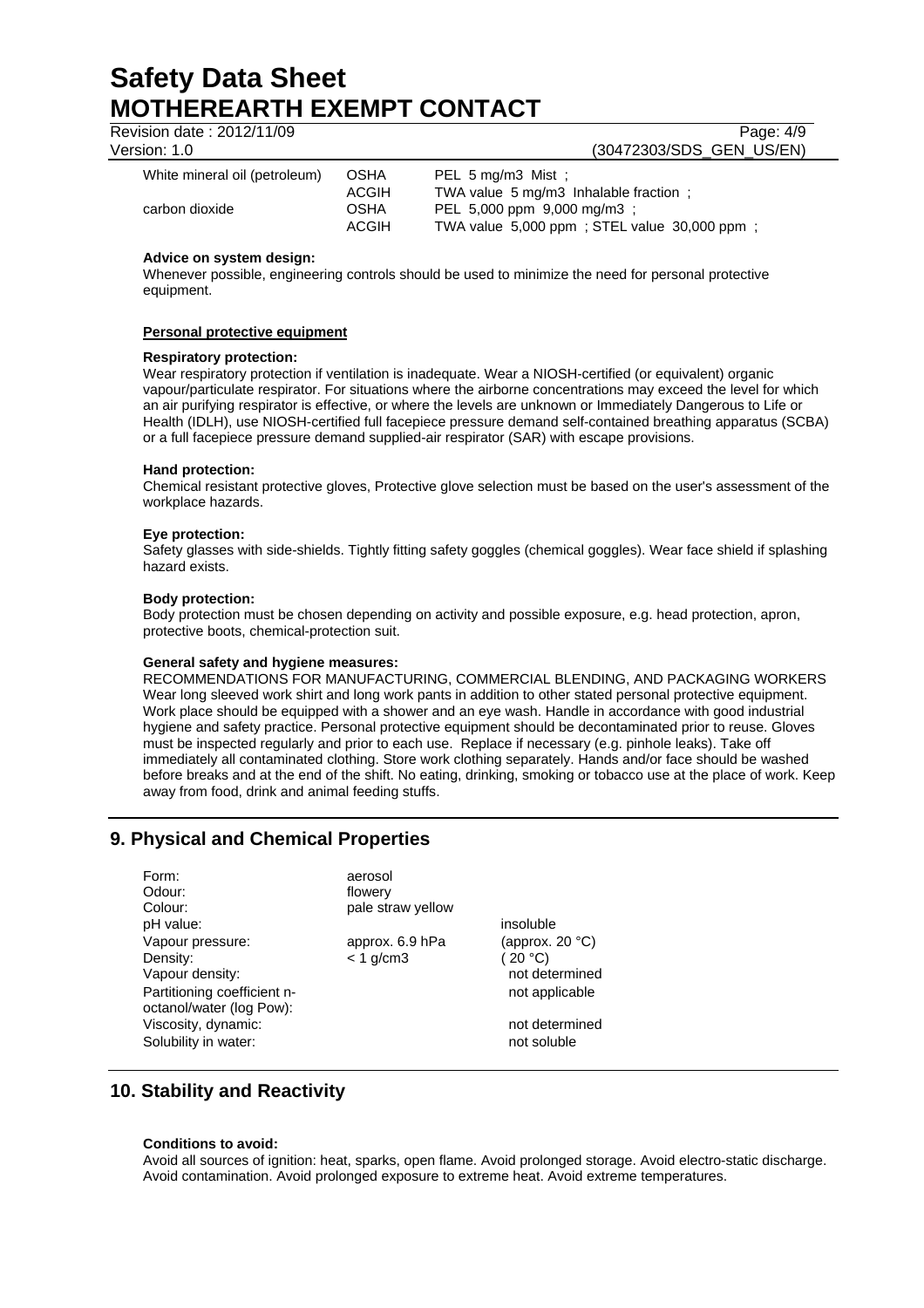## Revision date : 2012/11/09 Page: 5/9

Version: 1.0 (30472303/SDS\_GEN\_US/EN)

### **Substances to avoid:**

strong acids, strong bases, strong oxidizing agents

### **Hazardous reactions:**

The product is chemically stable.

### **Decomposition products:**

No hazardous decomposition products if stored and handled as prescribed/indicated., Prolonged thermal loading can result in products of degradation being given off.

### **Thermal decomposition:**

Possible thermal decomposition products:

carbon monoxide, carbon dioxide, nitrogen dioxide, nitrogen oxide Stable at ambient temperature. If product is heated above decomposition temperature toxic vapours may be released. To avoid thermal decomposition, do not overheat.

### **11. Toxicological information**

### **Acute toxicity**

### **Oral:**

Type of value: LD50 Species: rat (female) Value: > 5,000 mg/kg

#### **Inhalation:**

Type of value: LC50 Species: rat (male/female) Value: > 2.11 mg/l Exposure time: 4 h

### **Dermal:**

Type of value: LD50 Species: rat (male/female) Value: > 5,000 mg/kg

### **Irritation / corrosion**

**Skin:**  Species: rabbit Result: moderately irritating

### **Eye:**

Species: rabbit Result: mildly irritating

### **Sensitization:**

Buehler test Species: guinea pig Result: Skin sensitizing effects were not observed in animal studies.

### **Genetic toxicity**

*Information on: 2,6-Octadien-1-ol, 3,7-dimethyl-, (E)- Results from a number of mutagenicity studies with microorganisms, mammalian cell culture and mammals are available. Taking into account all of the information, there is no indication that the substance is mutagenic.* 

### *Information on: White mineral oil (petroleum)*

*The substance was not mutagenic in bacteria. The substance was not mutagenic in mammalian cell culture. The substance was not genotoxic in mammalian cell culture. The substance was not genotoxic in a test with mammals. The product has not been tested. The statement has been derived from substances/products of a similar structure or composition.*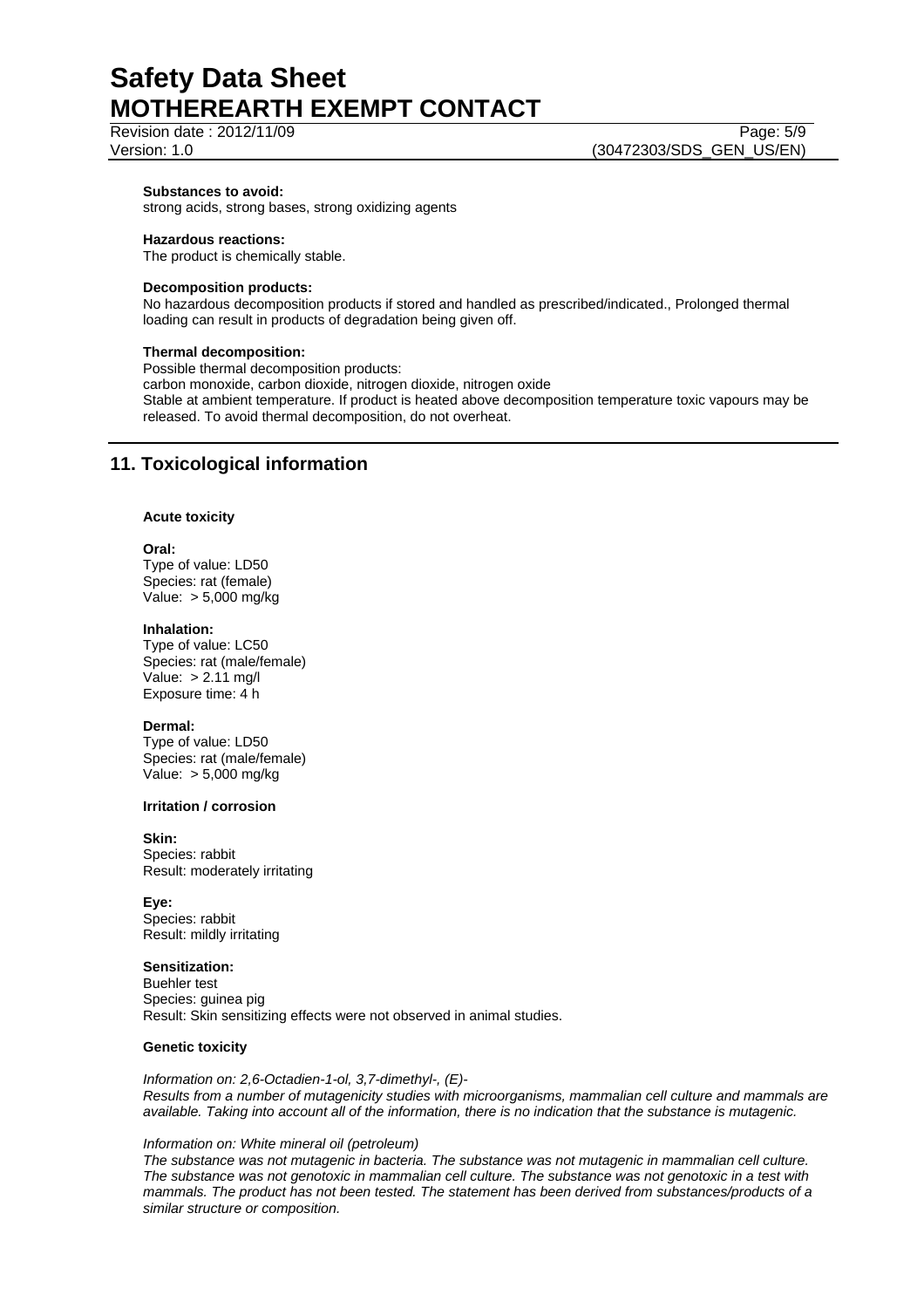Revision date : 2012/11/09 Page: 6/9

Version: 1.0 (30472303/SDS\_GEN\_US/EN)

----------------------------------

### **Carcinogenicity**

*Information on: 2,6-Octadien-1-ol, 3,7-dimethyl-, (E)- In long-term animal studies in which the substance was given in high doses by feed, a carcinogenic effect was not observed. The product has not been tested. The statement has been derived from substances/products of a similar structure or composition. Information on: White mineral oil (petroleum) Results from a number of long-term carcinogenity studies are available. Taking into account all of the information, there is no indication that the substance itself is carcinogenic. In long-term studies in rats and mice in which the substance was given by feed, a carcinogenic effect was not observed.* 

----------------------------------

### **Reproductive toxicity**

*Information on: 2,6-Octadien-1-ol, 3,7-dimethyl-, (E)- The results of animal studies gave no indication of a fertility impairing effect. Information on: White mineral oil (petroleum) The results of animal studies gave no indication of a fertility impairing effect.*  ----------------------------------

#### **Development:**

*Information on: 2,6-Octadien-1-ol, 3,7-dimethyl-, (E)- In animal studies the substance did not cause malformations. Information on: White mineral oil (petroleum) No indications of a developmental toxic / teratogenic effect were seen in animal studies.*  ----------------------------------

### **12. Ecological Information**

### **Fish**

*Information on: 2,6-Octadien-1-ol, 3,7-dimethyl-, (E)- Acute: OECD 203; ISO 7346; 84/449/EEC, C.1 static Brachydanio rerio/LC50 (96 h): approx. 22 mg/l The details of the toxic effect relate to the nominal concentration.* 

*Information on: White mineral oil (petroleum) Acute: OECD Guideline 203 static Leuciscus idus/LL50 (96 h): > 10,000 mg/l Analogous: Assessment derived from products with similar chemical character. The product has not been tested. The statement has been derived from substances/products of a similar structure or composition. Limit concentration test only (LIMIT test).*  ----------------------------------

#### **Aquatic invertebrates**

*Information on: 2,6-Octadien-1-ol, 3,7-dimethyl-, (E)- Acute: OECD Guideline 202, part 1 static Daphnia magna/EC50 (48 h): 10.8 mg/l The product has not been tested. The statement has been derived from substances/products of a similar structure or composition. The statement of the toxic effect relates to the analytically determined concentration.* 

*Information on: White mineral oil (petroleum) Acute: OECD Guideline 202, part 1 static*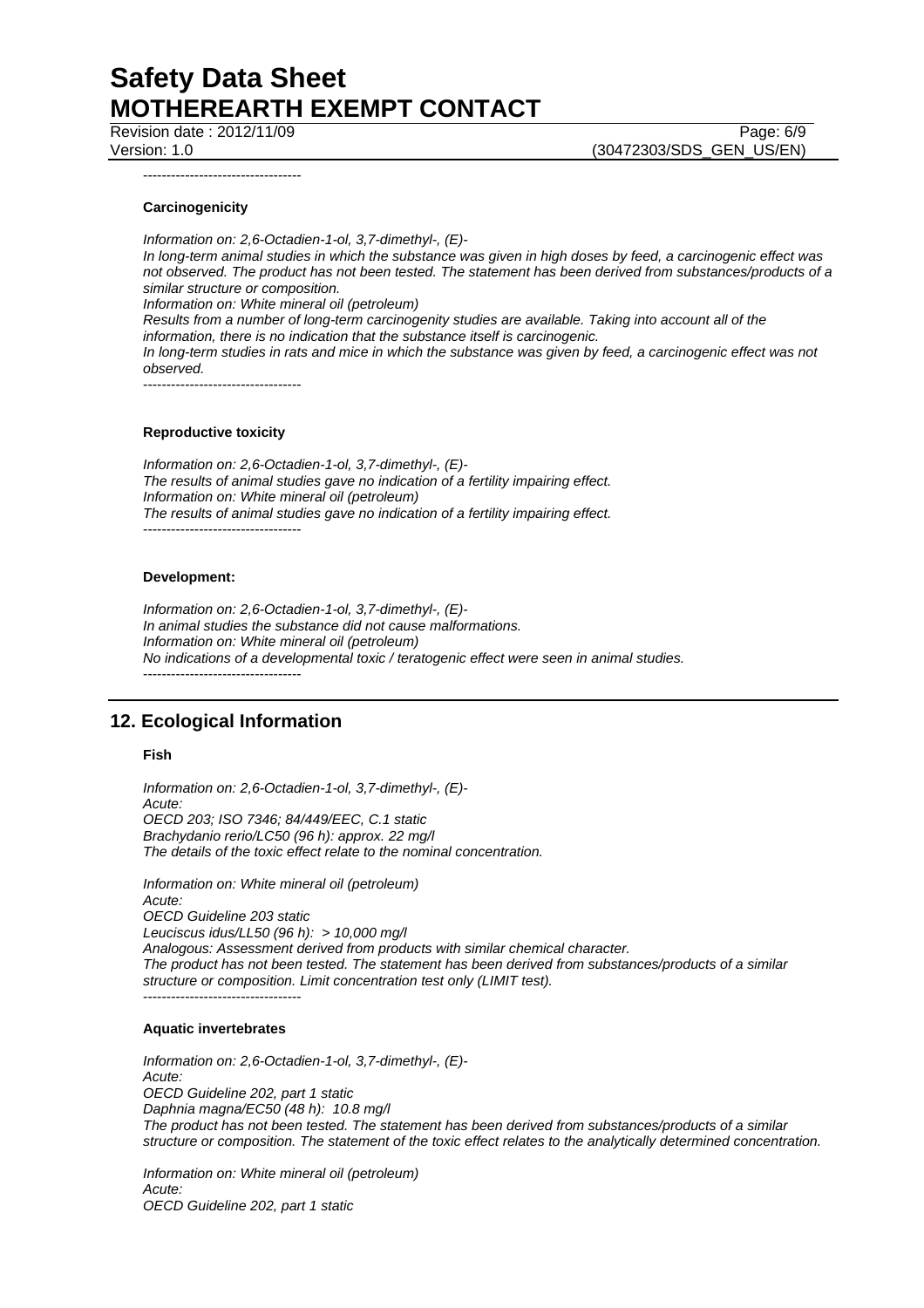Revision date : 2012/11/09 Page: 7/9

Version: 1.0 (30472303/SDS\_GEN\_US/EN)

*Daphnia magna/LL50 (48 h): > 100 mg/l* 

*Analogous: Assessment derived from products with similar chemical character. The product has not been tested. The statement has been derived from substances/products of a similar structure or composition. Nominal concentration.*  ----------------------------------

### **Aquatic plants**

*Information on: White mineral oil (petroleum) Toxicity to aquatic plants: OECD Guideline 201 static green algae/Lowest observed effect concentration (72 h): < 100 mg/l Analogous: Assessment derived from products with similar chemical character. The product has not been tested. The statement has been derived from substances/products of a similar structure or composition. Nominal concentration. Limit concentration test only (LIMIT test).* 

*Information on: White mineral oil (petroleum) Toxicity to aquatic plants: OECD Guideline 201 static green algae/Lowest observed effect concentration (72 h): < 100 mg/l Analogous: Assessment derived from products with similar chemical character. The product has not been tested. The statement has been derived from substances/products of a similar structure or composition. Nominal concentration. Limit concentration test only (LIMIT test).*  ----------------------------------

### **13. Disposal considerations**

### **Waste disposal of substance:**

Pesticide wastes are regulated. Improper disposal of excess pesticide, spray mix or rinsate is a violation of federal law. If pesticide wastes cannot be disposed of according to label instructions, contact the State Pesticide or Environmental Control Agency or the Hazardous Waste representative at the nearest EPA Regional Office for guidance.

### **Container disposal:**

Do not cut, puncture, crush, or incinerate empty aerosol containers. Consult state or local disposal authorities for approved alternative procedures such as container recycling. Empty aerosol cans may meet the definition of RCRA D003. Consult local and/or regional EPA for further guidance.

### **14. Transport Information**

| <b>Land transport</b><br>USDOT |                |
|--------------------------------|----------------|
| Hazard class:                  | 2.1            |
| ID number:                     | UN 1950        |
| Hazard label:                  | 2.1            |
| Proper shipping name:          | AEROSOLS       |
| Sea transport<br>IMDG          |                |
| Hazard class:                  | 2.1            |
| ID number:                     | <b>UN 1950</b> |
| Hazard label:                  | 2.1            |
| Marine pollutant:              | NΟ             |
| Proper shipping name:          | AEROSOLS       |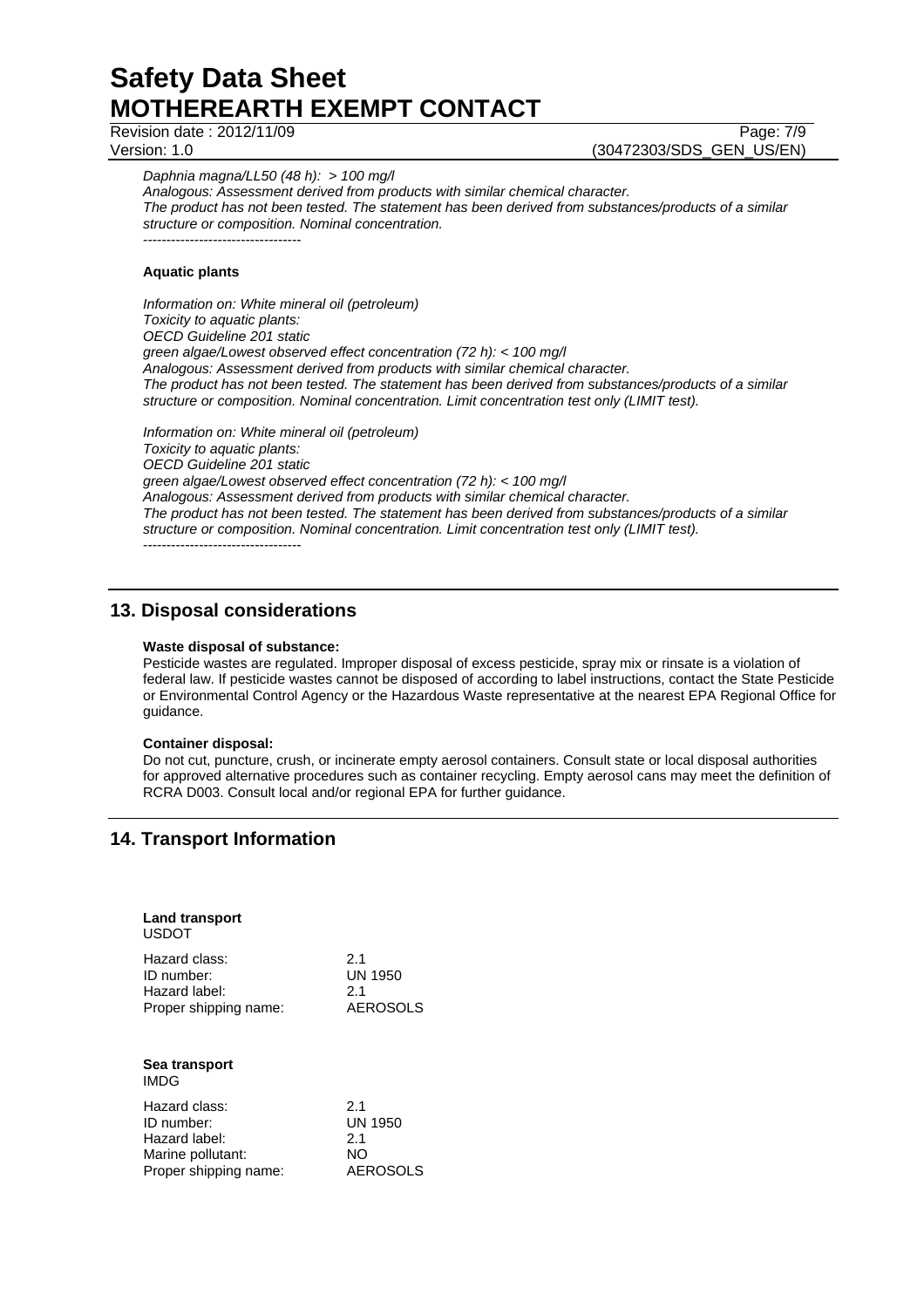Revision date : 2012/11/09 Page: 8/9

Version: 1.0 (30472303/SDS\_GEN\_US/EN)

#### **Air transport**  IATA/ICAO

Hazard class: 2.1<br>
ID number: COMENTY 1950 ID number: Hazard label: 2.1

Proper shipping name: AEROSOLS, FLAMMABLE

### **Further information**

DOT: This product may be classified as ORM-D (Consumer Commodity) or Limited Quantity. After 12/31/2013, ORM-D will not apply.

### **15. Regulatory Information**

### **Federal Regulations**

| <b>Registration status:</b><br>Chemical | TSCA, US | released / listed                                            |  |
|-----------------------------------------|----------|--------------------------------------------------------------|--|
| <b>Crop Protection</b>                  | TSCA, US | released / exempt                                            |  |
| <b>OSHA hazard category:</b>            |          | Chronic target organ effects reported; ACGIH TLV established |  |
| EPCRA 311/312 (Hazard categories):      |          | Acute: Chronic                                               |  |
| <b>State regulations</b>                |          |                                                              |  |

| <b>State RTK</b> | <b>CAS Number</b> | <b>Chemical name</b>          |
|------------------|-------------------|-------------------------------|
| MA, NJ, PA       | 8042-47-5         | White mineral oil (petroleum) |
| MA. NJ. PA       | 124-38-9          | carbon dioxide                |

### **16. Other Information**

Recommended use: insecticide

We support worldwide Responsible Care® initiatives. We value the health and safety of our employees, customers, suppliers and neighbors, and the protection of the environment. Our commitment to Responsible Care is integral to conducting our business and operating our facilities in a safe and environmentally responsible fashion, supporting our customers and suppliers in ensuring the safe and environmentally sound handling of our products, and minimizing the impact of our operations on society and the environment during production, storage, transport, use and disposal of our products.

**MSDS Prepared by:**  BASF NA Product Regulations msds@basf.com MSDS Prepared on: 2012/11/09

IMPORTANT: WHILE THE DESCRIPTIONS, DESIGNS, DATA AND INFORMATION CONTAINED HEREIN ARE PRESENTED IN GOOD FAITH AND BELIEVED TO BE ACCURATE , IT IS PROVIDED FOR YOUR GUIDANCE ONLY. BECAUSE MANY FACTORS MAY AFFECT PROCESSING OR APPLICATION/USE, WE RECOMMEND THAT YOU MAKE TESTS TO DETERMINE THE SUITABILITY OF A PRODUCT FOR YOUR PARTICULAR PURPOSE PRIOR TO USE. NO WARRANTIES OF ANY KIND, EITHER EXPRESSED OR IMPLIED, INCLUDING WARRANTIES OF MERCHANTABILITY OR FITNESS FOR A PARTICULAR PURPOSE, ARE MADE REGARDING PRODUCTS DESCRIBED OR DESIGNS, DATA OR INFORMATION SET FORTH, OR THAT THE PRODUCTS, DESIGNS, DATA OR INFORMATION MAY BE USED WITHOUT INFRINGING THE INTELLECTUAL PROPERTY RIGHTS OF OTHERS. IN NO CASE SHALL THE